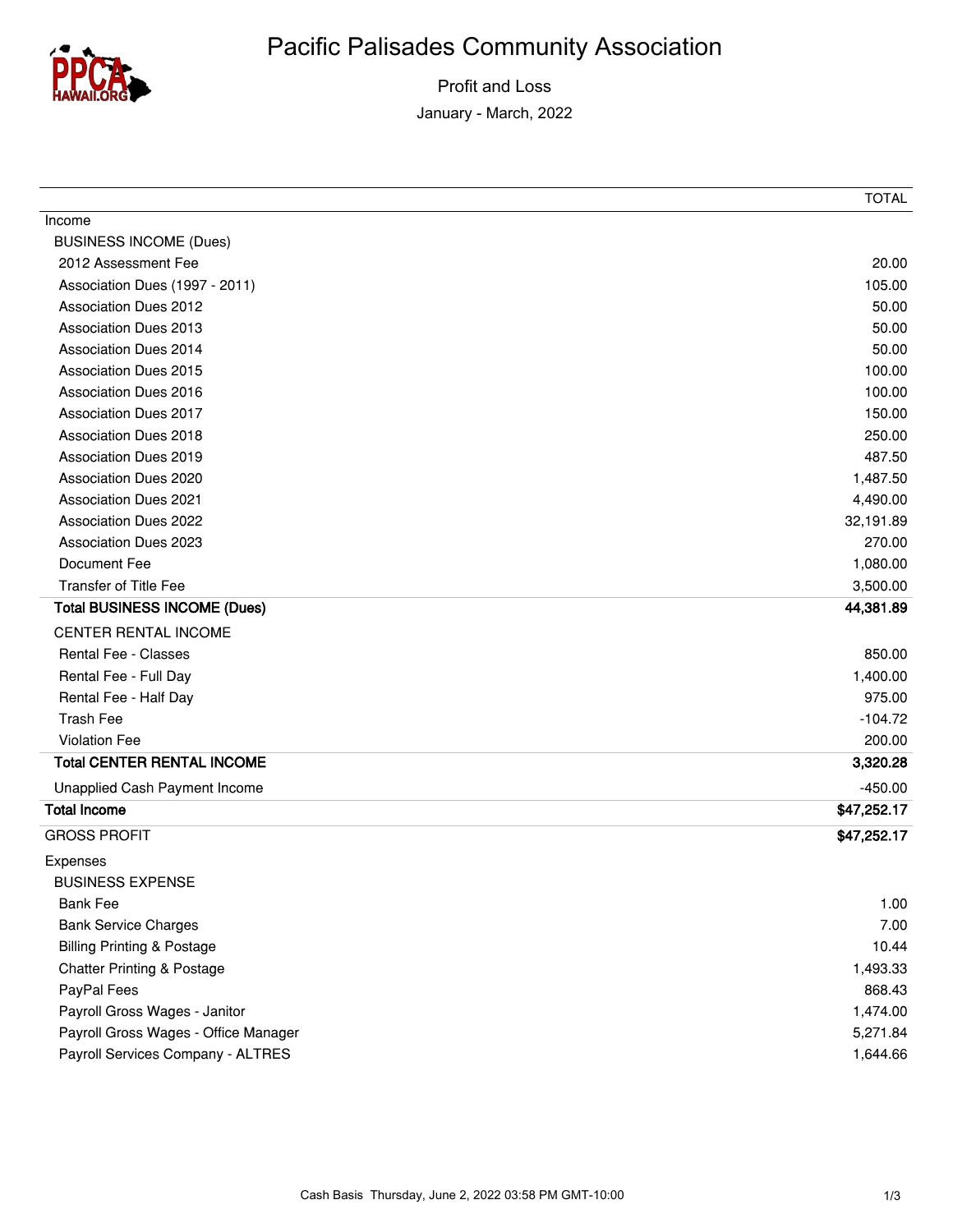

Profit and Loss January - March, 2022

|                                                      | <b>TOTAL</b> |
|------------------------------------------------------|--------------|
| Proxy Printing & Postage                             | 1,123.47     |
| Quick Book Subscription                              | 546.51       |
| <b>Total BUSINESS EXPENSE</b>                        | 12,440.68    |
| <b>CENTER MAINTENANCE EXPENSE</b>                    |              |
| Lawn Services                                        | 2,184.00     |
| Supplies                                             | 44.98        |
| <b>Total CENTER MAINTENANCE EXPENSE</b>              | 2,228.98     |
| <b>CENTER MONITOR EXPENSE</b>                        |              |
| Aloha Hospitality                                    | 4,103.99     |
| <b>Total CENTER MONITOR EXPENSE</b>                  | 4,103.99     |
| <b>CENTER RENTAL EXPENSE</b>                         |              |
| Honolulu Disposal Service                            | 209.43       |
| <b>Total CENTER RENTAL EXPENSE</b>                   | 209.43       |
| <b>INSURANCE EXPENSE</b>                             |              |
| Employee Health Insurance                            | 2,523.00     |
| General Liability & Property Co                      | 12,142.00    |
| <b>Total INSURANCE EXPENSE</b>                       | 14,665.00    |
| POOL EXPENSE                                         |              |
| Maintenance Service (Pool)                           | 613.00       |
| <b>Total POOL EXPENSE</b>                            | 613.00       |
| <b>TAXES</b>                                         |              |
| General Excise Annual Return & Reconciliation        | 8.63         |
| General Excise Tax on Income from Renting the Center | 93.38        |
| <b>Total TAXES</b>                                   | 102.01       |
| <b>UTILITIES</b>                                     |              |
| Electric                                             | 775.40       |
| Telephone, Fax & Internet                            | 245.43       |
| Water                                                | 1,617.91     |
| <b>Total UTILITIES</b>                               | 2,638.74     |
| <b>Total Expenses</b>                                | \$37,001.83  |
| NET OPERATING INCOME                                 | \$10,250.34  |
| Other Income                                         |              |
| Interest and Dividends                               |              |
| Interest - Checking Account NEW                      | 0.89         |
| Interest - Savings Account                           | 9.41         |
| <b>Total Interest and Dividends</b>                  | 10.30        |
| <b>Total Other Income</b>                            | \$10.30      |